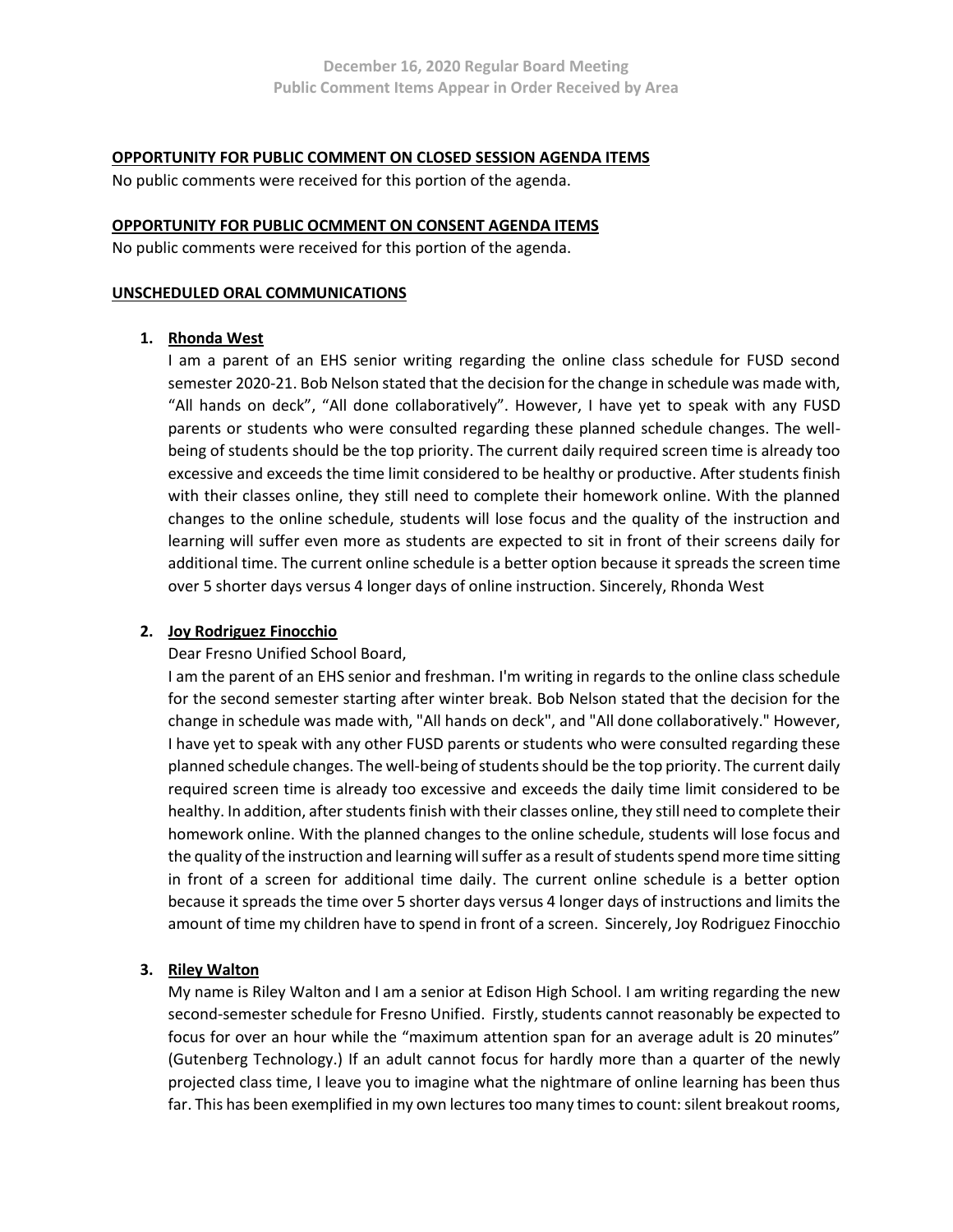no contributions to group projects, and mics remaining muted past the 30-minute mark. Another issue is that many students and teachers lack the surroundings at home to sustain a proper learning environment. There have been countless instances in which children, neighbors, and pets have prevented a class meeting from proceeding smoothly. The 15-minute extension will only exaggerate these issues. Lastly, many students my age have jobs that help support their families or themselves. Online education has allowed many of my peers, including myself, to pick up extra hours at work and secure a more fruitful schedule following the dismissal from class at 12:30 pm. A longer school day will disrupt the work of hundreds of students who rely on that income for necessities during this time of the economic collapse. It is for the reasons mentioned above that I request the schedule change be reversed.

## **4. Mikey West**

Dear Superintendent Nelson and Board Members,

I'm a student who attends Edison High. This summer, I was made aware of FUSD's use of Gaggle to monitor many aspects of students' online life without consent. I wrote a letter to FUSD admin explaining why I thought this was wrong. The response I got was dismissive and condescending. I replied asking for clarification. 4 months later and I'm yet to receive a response. The District also chose to employ legal counsel to respond to a student complaint. That is how much this institution values student opinions. Based on FUSD's decision to go to legal counsel, I reached out to the American Civil Liberties Union to explain the situation that I found myself in. I was fortunate enough to receive a response and to find out they share my concerns. This week, a letter was sent from the ACLU, Californians for Justice, Central Valley Partnership, CAIR Sacramento Valley/Central California, Dolores Huerta Foundation, Fresno Barrios Unidos, GSA Network, Hmong Innovating Politics, and SIREN to FUSD calling for an end of the Gaggle requirement. I am writing to express my disappointment in the District leadership and to begin to bring public attention to the present situation. I am aware of other families who are equally disturbed by this. I know monitoring students comes from authentic concern, but it was misguided on many levels as well as rooted in pseudo- statistics. For these reasons, I ask that you immediately end using Gaggle. Thank you.

**B-26, DISCUSS and DECIDE in the Matter of the Carter G. Woodson Public Schools' Renewal Petition** No public comments were received for this portion of the agenda.

#### **B-27, PRESENT and DISCUSS Student Voice Collaborative for the 2020/21 School Year**

No public comments were received for this portion of the agenda.

# **B-28, DISCUSS and APPROVE 2nd Amendment to the 2020/21 Academic Calendar**

No public comments were received for this portion of the agenda.

# **B-29, PRESENT and DISCUSS Plans for Stakeholder Engagement Related to the Local Control and Accountability Plan**

No public comments were received for this portion of the agenda.